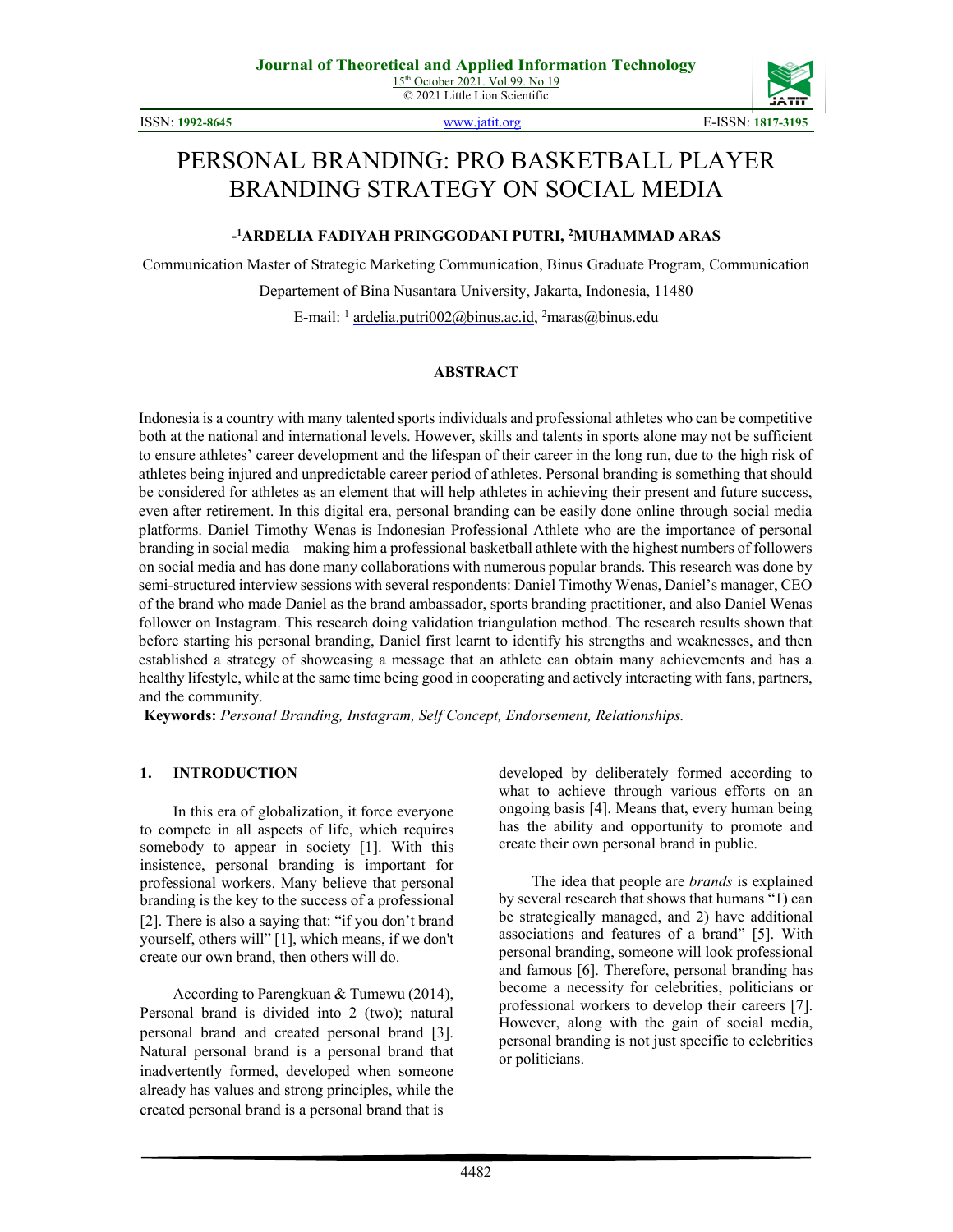15<sup>th</sup> October 2021. Vol.99. No 19 © 2021 Little Lion Scientific

4483

and also the need for a quality entertainment. According to Dystra (2019), the sports industry in Indonesia is potential to be developed following the increasing achievements of Indonesian athletes [15]. In Indonesia, sports marketing activities are still limited only to sponsorships and endorsements from brands to athletes or clubs. However, now with the increasing of public appetite in sports, the interests for brands/companies to do marketing or promotions through the sports industry are also improved. Such interests in marketing or promotions can be created through direct support to the event organizers or athletes. This is related to Masterman's statement in Karlsson (2018) which states that [16]:

"*there are many brand/company sponsored individual athletes. These individual athletes did not only gain monetary awards from their sponsors but immaterial gain such as fame and increased standing in the society. Many of the early sponsorships were considered philanthropic; to increase the image and social recognition of the sponsor within the community*"

This makes a brand/company becomes interested in collaborating or supporting athletes who have a good personal branding and to get special attention for their brand/company. Personal branding will help athletes achieve more success and a better future. Nonetheless, it depends on the ability of the athletes themselves to utilize and promote the desired self-brand as they intended to have. For example, the prominent soccer athlete Cristian Ronaldo, he has 340 million followers on his social media accounts, including Instagram, Twitter, and Facebook, which makes him able generate sponsorships from social media and earn almost 1 billion US dollars every year [17]. However, not all athletes have the same success like Cristian Ronaldo, especially athletes in Indonesia.

Currently, Indonesia has only one athlete who is successful in terms of his personal branding and has the highest numbers of followers on his social media accounts, namely Daniel Timothy Wenas. Daniel is a basketball player born in 1992 who started his basketball career since he was in junior high school. He made his debut as a professional basketball athlete with Garuda Bandung (2011- 2016), Pelita Jaya Bakrie (20162018), JNE Bandung Utama (2018-2019), Louvre Surabaya

communicate with their target audience [8]. Social media also brings opportunities for athletes to promote and create personal brands. Through social media, athletes can expand the reach of their personal brand and communicate with a larger or global audience [7]. In Indonesia, some figures such as Bambang Pamungkas and Chris Jhon are the examples of athletes who are most perceptible in Indonesia. This is because of their abilities not only to build, but also to manage and package themselves as well as their careers as a brand. Based on previous research, that the athlete's personal brand can gain more value, expand their employment opportunities, and increase their income through endorsements [9]. The former is consistent with the statement of Alampi & Amanda (2019), who said that influencers (athletes) are effective in helping brands to increase purchases from their audience because they have the trust, authority, and authenticity from their audience [10].

The widespread use of social media brings opportunities for both individuals and brands to

Personal branding is the process of changing individual skills, values, and characteristics of someone becomes a strong identity [11]. Some studies even explain how athletes can take advantage from the internet to build their personal brand [12]. Some of them referred to the theory of self-presentation which mentioned by Goffman (1959), whereby individuals hold to several identities depending on the situation, interests, or audience [13]. This difference in identity led them to different appearances depending on their position, whether in front of the screen or behind the scene. From Goffman's previous statement, Marshall (2010) then states that performances that performed by celebrities and public figures will be made according to public will, which make their daily activities being noticed [14]. Other than that, athletes, celebrities, and other public figures should also "perform" on social media with online setting through various appearances based on the their "self" brand.

## **2. LITERATURE REVIEW**

#### **2.1 Athlete Personal Branding**

The sports industry is experiencing rapid growth because people's interest in sports activities is exponentially increasing. Some of the reasons are to maintain a healthy body for preventing diseases

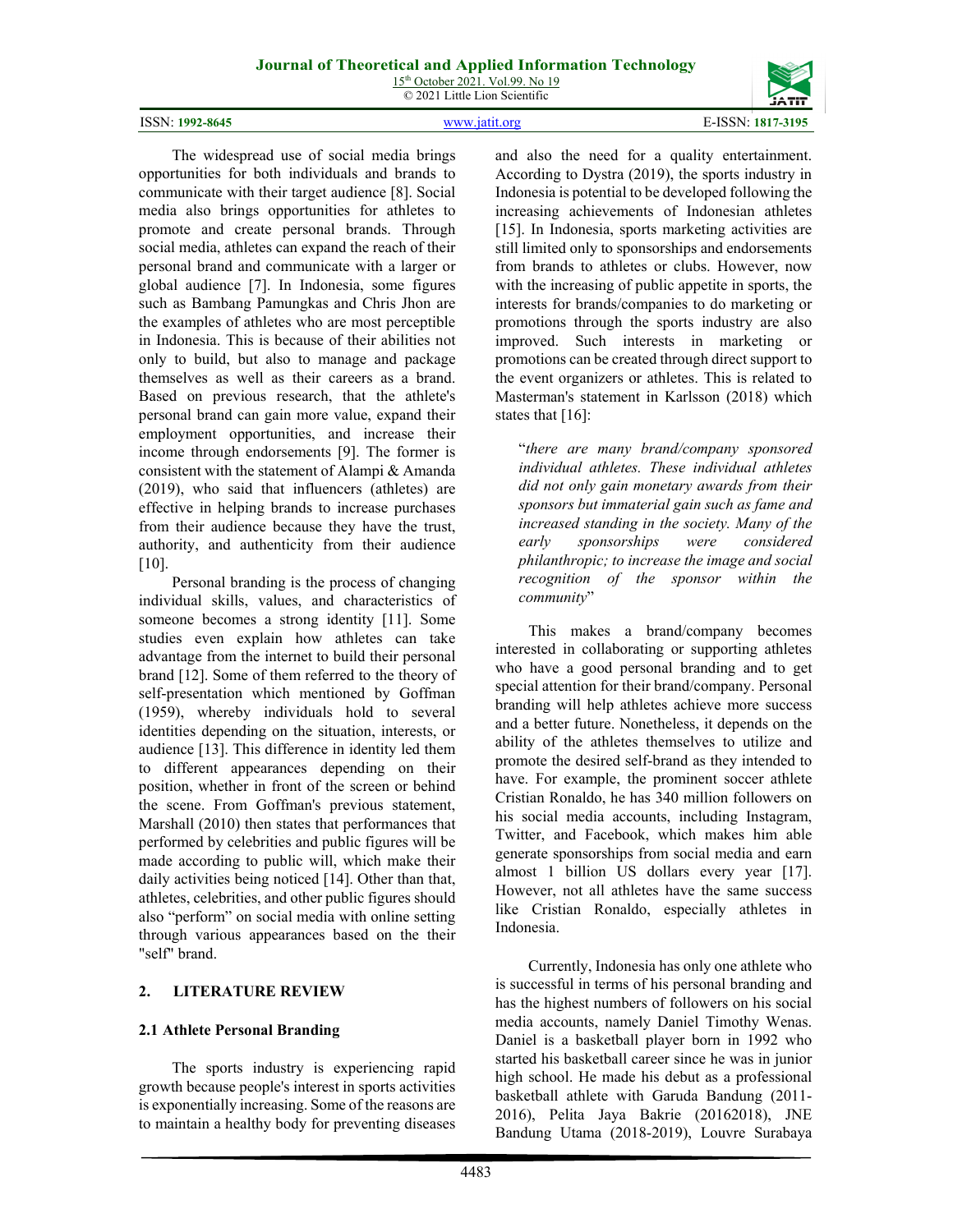| 15 <sup>th</sup> October 2021. Vol.99. No 19 |  |
|----------------------------------------------|--|
| © 2021 Little Lion Scientific                |  |

| ISSN: 1992-8645 | www.jatit.org | E-ISSN: 1817-3195 |
|-----------------|---------------|-------------------|

(2019-2020), and Bali United Basketball Club (2021-present). Since high school until now, Daniel has attained many achievements both individually and in groups. Furthermore, Daniel is also the number one Indonesian professional basketball player (active) in Indonesia who has the highest number of Instagram social media followers, namely 299,000 followers and has a personal management team. Since 2017- the year Daniel first created his Instagram account – until now, he has collaborated with around 55 brands/companies that have been collaborated or about 48% increase every year, and 17% increase in *endorsements*  every year. Knowing the importance of a personal branding for an athlete's career and the benefits that have been shown from Daniel Timothy Wenas' case, the purpose of this research is to find out how Daniel Timothy Wenas built his personal brand strategy in forming, maintaining, and increasing collaboration with more brands/companies, also the mediums or channels where he gets opportunities that other athletes do not get through social media.

## **2.2 Self-Concept**

George Herbert Mead was one of the pioneers of Symbolic Interaction and his knowledge are developed in his book: Mind, Self, and Society (1934) which became the reference for Symbolic Interaction theory [18]. According to Herbert Mead, the essence of Symbolic Interaction theory is about the "self", that self-conception is a process that comes from the social interaction of individuals with other people. According to his book, humans are creatures that are sensitive, active, creative, and innovative. Their social existence really determines the shape of their social environment and themself effectively [19]. Mead also explained that the self-concept can be as an object or subject. The object applies to himself as a basic character, so that he is able to achieve selfconsciousness, and becomes the basis for taking attitudes and social situations. Mead's concept is described by the concept of *"taking the role of the others"* as an explanation of Cooley's social self. Mead says, the "self" will become the object first before he is in the position of the subject. The self will experience a process of internalization or subject interpretation of a large structural reality, as well as self-development is in line with individual socialization in society, which refers to the capacity and experience of humans as objects for oneself [20]. It can be concluded that, self-concept appears in the interaction process, when humans only realize about themselves when they are in a social interaction.

## **2.3 Personal Branding**

Brand is a buyer's assessment of an individual, group, or environment. In business, a brand is a consumer's perception and emotion that is obtained from experience of the consumer or the brand or from the exposure of information relating to the brand. According to McNally & Speak (2017), personal brand is the perception and emotion that other people have towards a person that completely defines the experience in the interpersonal relationship [21]. Meanwhile, according to Haroen, personal branding is defined as the realization of someone desire to build a name for themself from others [22]. Personal branding is a self-identity that stimulates an appropriate and meaningful perception to the audience based on the values and qualities that the person stands for [23]. To create a personal brand there are 2 things that need to be considered, entities that are easily recognizable or identical and promising value. Therefore, it can be concluded that personal branding is a person's desire to create a design or sign on themself that distinguishes them from others based on the values and qualities they has and described to society. According to McNally & Speak (2009), there are 3 (three) main dimensions to build personal branding [21]:

- 1. Competence or Individual Ability, is an individual's ability/expertise in mastering a subject.
- 2. Style, is a style/personality/attitude used in dealing with other people, which makes value of an individual self-assessment.
- 3. Standard, is value created by the individuals based on their abilities and styles.

Montoya (2002) reveals *The Eight Laws of Personal Branding* or 8 (eight) main qualities or references in building personal branding [23]:

1. Specialization (The Law of Specialization), is a character by making specialization of certain skills or strengths. There are several ways to form a specialization, including:

(a) Ability - vision, strategy, and main principles, (b) Behaviour - skill in attitude, for example being a leader, (c)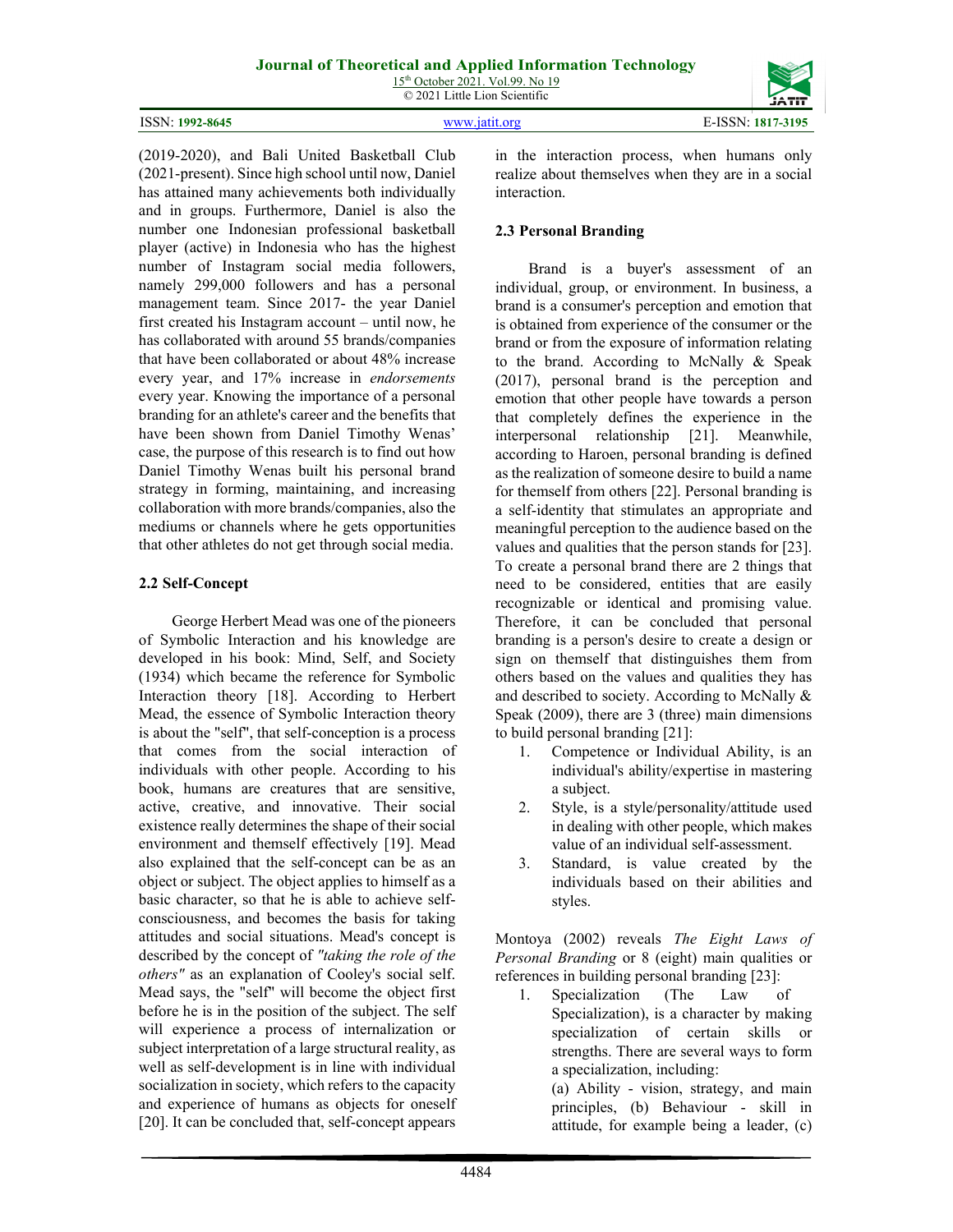15<sup>th</sup> October 2021. Vol.99. No 19 © 2021 Little Lion Scientific



Lifestyle - a unique lifestyle that is different from common people, (d) Mission - having a different point of view, (e) Product - creating something, (f) Profession - the ability to work, (g) Service - the ability to serve others.

- 2. Leadership (The Law of Leadership), is a person's ability to make decisions in unusual circumstances.
- 3. Personality (The Law of Personality), is an advantages based on personality.
- 4. Difference (The Law of Distinctiveness), shows something different from the others/different things than usual.
- 5. Visible (The Law of Visibility), shows consistency and existence so that it can be seen and known.
- 6. Unity (The Law of Unity), is a behavior based with the ethics, morals, and attitudes that have been set, implanted and reflected in everyday life.
- 7. The Law of Persistence, is persistence and consistency without hesitation in creating a personal brand.
- 8. Good name (The Law of Goodwill), is to make a good name in a positive way. So that it can be known longer and can be useful for the community.

Personal branding is someone's perception towards others that is embedded in a certain period of time, so it is important for every individual, especially professional actors, to have a positive and strong personal branding. In determining the strength of a personal branding, there are 3 (three) determining components [21]:

- 3. Distinctive Brand, is a brand that has uniqueness or characteristics so that it can be distinguished from others.
- 4. Relevant Brands, brands that have relevance or interest to the target.
- 5. Consistent Brands, brands that are consistent and maintained continuously.

## **2.4 Endorsement**

Business actors try various types of advertising and through various types of media, one of it is by using an endorser. Celebrity endorsement is a way of promotion that uses someone who is famous and their social life as an example [24]. Nowadays, endorsement is one of the most popular ways in advertising, especially in this digital era

like now. Endorsement is a testimonial submitted by someone famous and their message becomes a benchmark or example for others. According to Shimp (2007), Celebrity Endorser is an actor or artist, entertainer or athlete who is known for his success in their own field to support an advertised product. A celebrity endorsers can help increase or decrease the value of a product. There are 5 (five) endorser dimensions [25]:

- 1. Trustworthiness, is the credibility of an endorser. A trustworthy endorser is someone who has high honesty and integrity.
- 2. Expertise (Having Expertise), additional skill of an endorser can be seen from their success when delivering messages using the advertised product, and understanding the message that wants to be delivered.
- 3. Attractiveness, an endorser who has physical attractiveness (height, good looking, etc.), and an attractive personality will make the public accept the message that they want to deliver.
- 4. Respect, endorsers should have respect in a professional manner in business and in society.
- 5. Similarity (Having Similarity), endorser messages will be more acceptable if the advertised product is in line with the public expectation and they have capabilities and insights of the product.

## **2.5 Social Media**

Social media or online media is the development of internet-based technology (web) which makes it easier for people to communicate, participate, share with each other without any significant obstacles. Social media is a place for users/community to interact with each other by exchanging information (ideas, content, and thoughts) with interactive dialogue. According to Antony Mayfield, social media is media that makes it easy for users to participate, share and create messages such as blogs, Wikipedia, forums, virtual worlds (3D characters), and others [26]. According to Hsu & Lawrence (2016) social media is an effective tool for organizations or companies to gain public trust [27]. According to Public Relations Center Team of the Indonesian Ministry of Trade, Social media has 6 (six) characteristics [28]: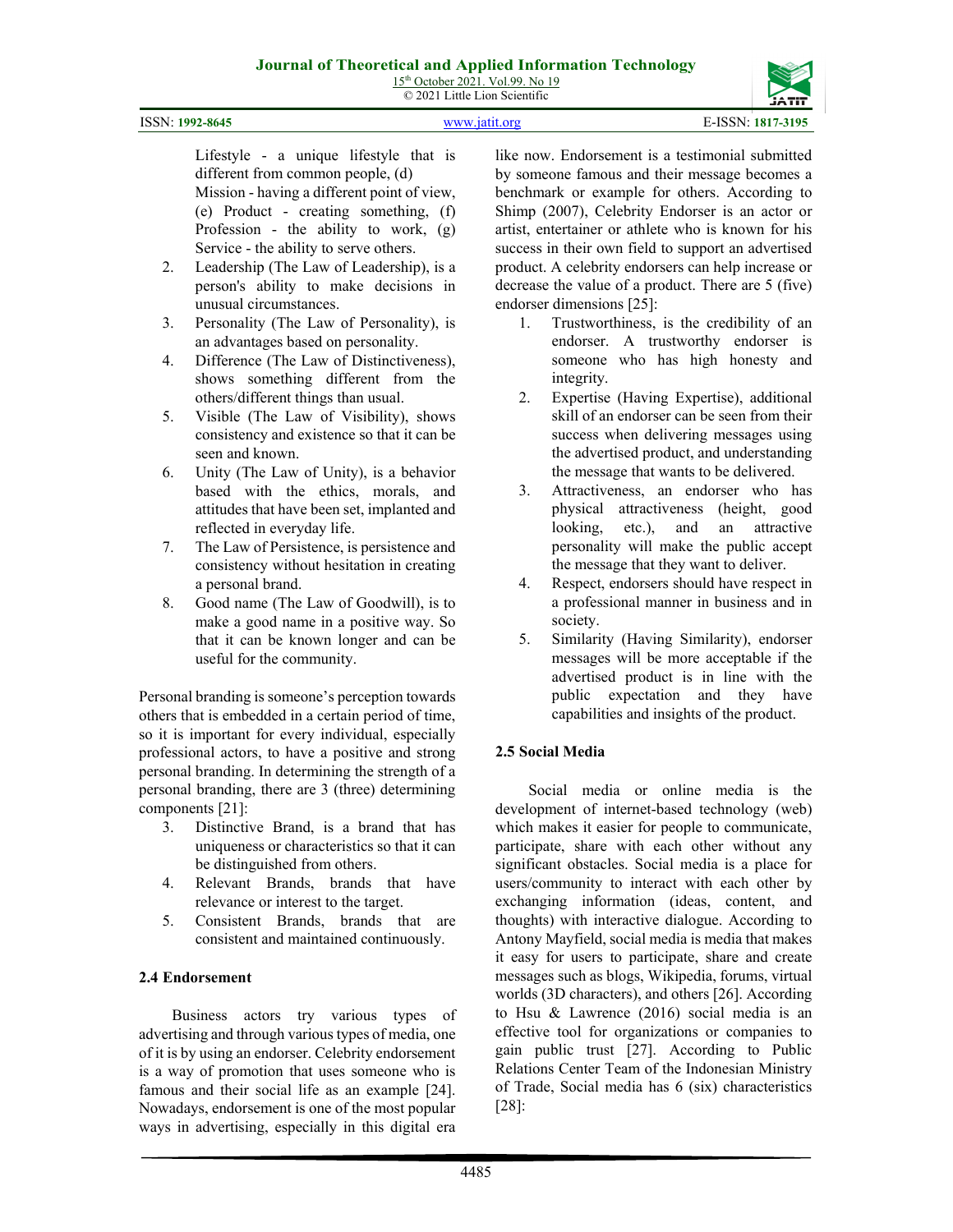15<sup>th</sup> October 2021. Vol.99. No 19 © 2021 Little Lion Scientific

| <b>ATIT</b><br>۳ |
|------------------|
|                  |

| ISSN: 1992-8645 | www.jatit.org | E-ISSN: 1817-3195 |
|-----------------|---------------|-------------------|
|                 |               |                   |

- 1. The submitted content can be distributed to many parties and it is not limited to only one person.
- 2. The message content appears without passing the gatekeeper's letter and there is no blocking gate.
- 3. Content is delivered online and directly.
- 4. Content is received online in a faster time and can also be delayed depending on the time specified by the user.
- 5. Social media makes users as creators and actors who enable self-actualization.
- 6. Social media content has functional aspects such as identity, interaction, reputation, and group.

Social media as a new type of media has the following characteristics [26]:

- 1. Participation, users have an interest in something and provide feedback based on their own awareness.
- 2. Transparency, every content published on social media is open and public or becomes public/group consumption.
- 3. Conversation, social media as a two-way communication makes communication/interaction between users.
- 4. Community, social media is often used by a group or community to communicate effectively with the masses.
- 5. Interconnected, the existence of a relationship between social media with each other, and between other individuals.

#### **Purpose of the Study**

This case study examines contemporary recreational pro basketball athlete and sports practicioners' communication practices and personal branding on social media from the perspective of one sport disciplines: basketball, and use brand, sports branding experts, and fan perspective to complete the study as supporting statement and validation. The purpose of this paper is to investigate the strategy and industry views of the pro basketball athlete social media use as a personal branding tool by using a study case on Indonesian pro basketball athlete who has the highest numbers of followers on social media accounts and has done many collaborations with numerous popular brands, Daniel Timothy Wenas. The comparison is done to find out which purpose,

factors, strategies, challenges of pro basketball athlete social media use as personal branding tool and which criteria do brand and public desires from an pro basketball athlete. The following research questions are posed to meet the goals of the study:

- **RQ 1**: What are pro basketball athlete purpose on social media use?
- **RQ 2**: What do pro basketball athlete perceive to be the benefits of using social media as a personal branding tool?
- **RQ 3**: What do pro basketball athlete challenges of using social media as a personal branding tool?
- **RQ 4**: What strategies do pro basketball athlete employ in order to create their personal branding in social media?
- **RQ 5**: What criteria do brands and public see in a
- pro basketball athlete personal branding in social media?

## **3. RESEARCH METHODS**

In order to answer the research questions and fulfil the study's purpose to analyses on and explains how Indonesia's top pro basketball athlete using social media as personal branding tool relating to career and relationships, semistructured in-depth interviews were conducted with Indonesia's top pro basketball athlete Daniel Timothy Wenas, Daniel's manager, sports branding expert to know the industry view and strategy, one of Daniel's sponsor as a representation of brand perspective on athlete personal branding, and one of Daniel's fans who is follow Daniel's social media to get a perspective of fans/public. The data were examined through the use of a qualitative thematic analysis of the interview transcripts. The following sections provide more details on the sample, interviews, and data analysis.

## **3.1 Sample and Procedure**

All samples were recruited for the study with a purposeful sampling approach. According to Creswell (2014), qualitative research should select participants in a purposeful manner in order to best understand the problem and research questions [12]. Daniel was selected because he is the top elite basketball athlete in Indonesia which has the highest number of followers in social media, the only elite basketball athlete in Indonesia who has a personal management team, and has collaborated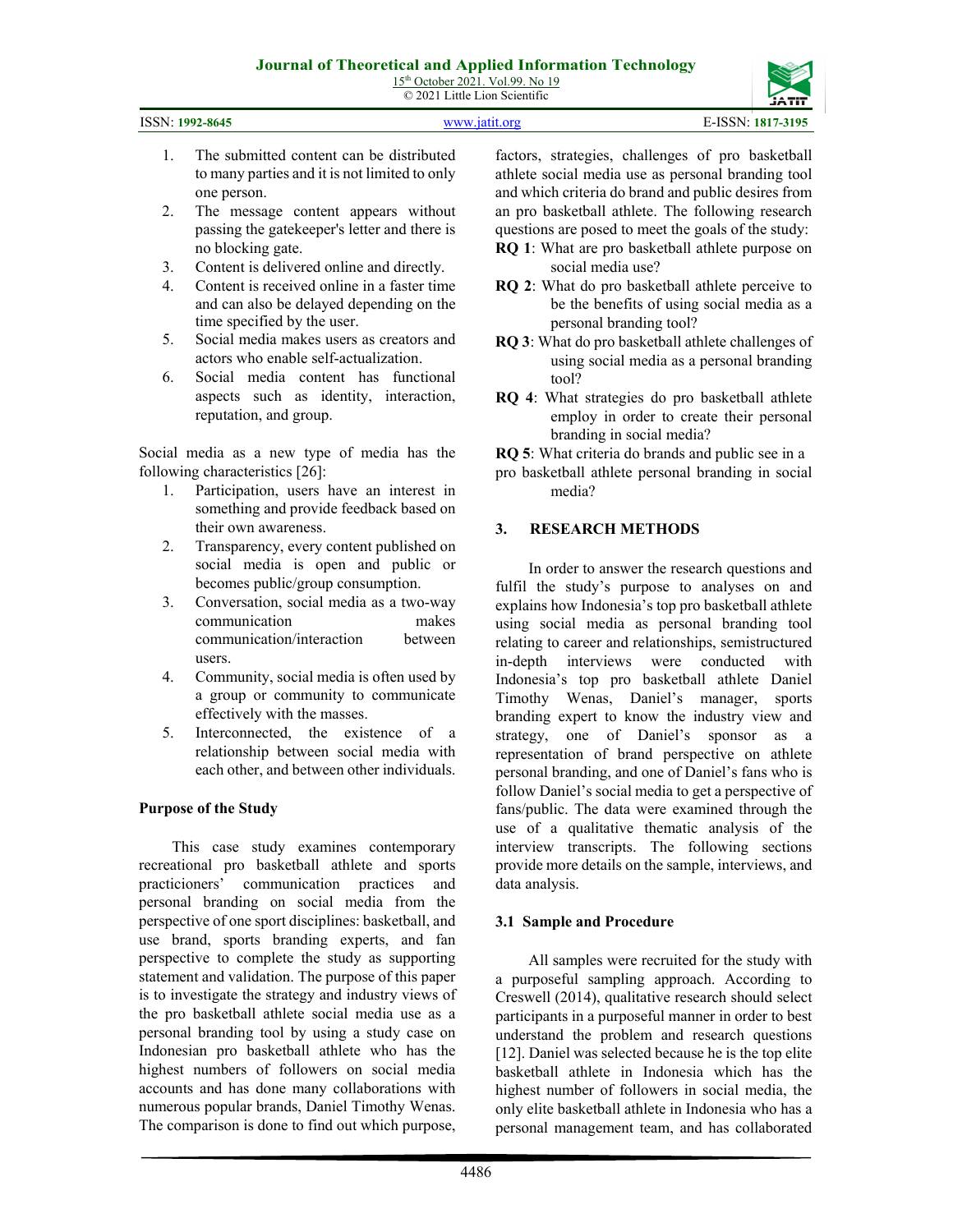



with around 55 brands/companies. The sports branding expert were identified by his book and his experience in sports industry, specifically in marketing and branding which written on online news and mouth to mouth information in the industry. The brand representation which someone from one of brand who is have been worked with various athlete for promotion and sponsorships, especially Daniel were identified by their brand presence on Daniel's social media. Last, the fans were founded on Daniel's social media account followers list and who is active make a comment on Daniel's social media post. For Daniel, Daniel's manager, and brand representation, researcher checked Daniel's social media account, found Daniel manager contact and brand account then check them as well, after that researcher contacted them through personal chat, send a formal interview letter and then scheduled the interview sessions. Then for the sports branding expert, researcher searching for his contact through relatives and for the fan, researcher checking on Daniel's social media account followers list which met the criteria, and then send a personal message on social media, but only 1 fan response and want to participate in the study. Although the research was originally intended as study case which to focus on elite basketball athlete, but the third party perspectives are also important to support this research with triangulation data validation method.

## **3.2 Data Collection**

The semi-structured in-depth interview was done directed toward to the interviewees trough private online interview on Zoom meeting application. The interview was done and available in Bahasa and English. The source person were not asked to disclose their identity or promised any reward for participation. As the interviewees selected by purposive sampling method, the collected data were limited by an in-depth interviews with people whose met the criteria. Participants were asked questions related to elite athlete personal branding and social media, especially an athlete named Daniel Timothy Wenas and to fill the gap related to endorsement and/or sponsorship with elite athlete participants (brand, sports branding expert, a fan) were asked question of criteria of an elite athlete personal branding that attract attention to get trust and even a support from sponsorships and/or endorsement and public.

#### **3.3 Data Analysis**

This research data analysis was conducted by compiling data from interviews and made transcription of each interviews. First, the researchers arrange a full description of the participants interviews related to each question. Second, the researchers identified and develop major themes and significant statements about the themes, which allowed the researchers to have an idea of main theme. Then, set a significant statements and provided a comprehensive description of the statements including the textual and structural descriptions, which indicated what perceptions or experiences the participants describes and how they occurred. During the data analysis process, trustworthiness was ensured through peer debriefing and constant comparative analysis [37]. The first researcher coded the data independently to prevent any peer influence. Upon completion of transcription, the second researcher also performed member checking to ensure that the researchers data analyses fully and accurately reflected the original intent of the participants statements. The results of the analysis that have been researched are clarified again or tested for validity by using the data validity method using triangulation.

#### **4. FINDINGS AND DISCUSSION**

The findings of this study are categorized in 2 (two) main parts:

- 1. Personal branding strategy and selfconcept of professional basketball athletes.
- 2. Criteria and challenges of personal branding and endorsement faced by professional basketball athletes.

Although it is not the main purpose of this study to identify the personal branding and endorsement criteria and kinds of challenges that faced by professional athletes, these findings revealed that there are specific criteria and challenges in personal branding and endorsement faced, which can affect or injure the good name and career of professional basketball athletes. Consequently, the athlete management view to personal branding and selfconcept prioritizes strategies are:

- 1. Athletic success.
- 2. Healthy appearance and lifestyle.
- 3. Relationships.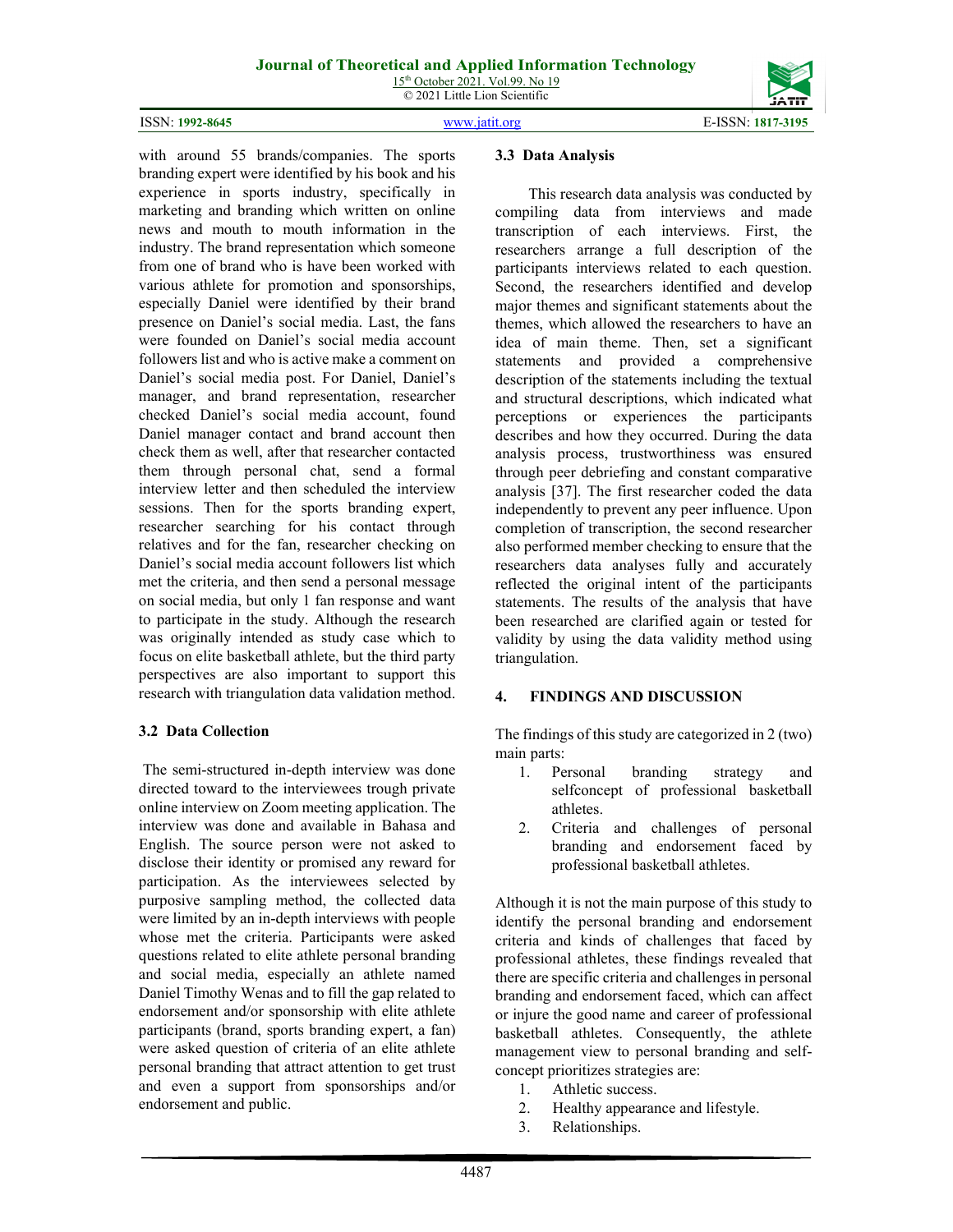© 2021 Little Lion Scientific

|  | <b>ISSN: 1992-8645</b> |
|--|------------------------|
|--|------------------------|

ISSN: **1992-8645** [www.jatit.org](http://www.jatit.org/) E-ISSN: **1817-3195**

Meanwhile, the second part of this research focuses on the criteria and challenges of personal branding and endorsement faced by professional basketball athletes, namely:

- 1. Limitation of activity, content and collaboration.
- 2. Lack of time flexibility.

Although it does not include the statements of many professional athletes in Indonesia were not included, the following statement serves as a representative of the sample that was being studied, in this case, an active and most popular professional basketball athlete Daniel Timothy Wenas.

#### **4.1 Personal Branding Strategy and SelfConcept of Professional Basketball Athletes.**

As an active professional basketball athlete with the highest number of followers in Indonesia, Daniel Timothy Wenas does not have any specific strategy in building and maintaining his personal brand. Daniel's personal brand and self-concept on social media were established in 2016 from the discussions between himself, his close relatives and managers. The result of the discussions makes a good result that anything shown or posted in his social should adjust to Daniel's personal and longterm impact assessments, both with affects to his image as an athlete and as an individual. Neither Daniel nor the management do any self-concept setting on social media to build and maintain personal brand, as expressed bellow:

"There is no special way, our goal is just to demonstrate Daniel as he is as an athlete who has a healthy lifestyle and can be an inspirational figure. The method used are to communicate a lot and synchronize the vision and mission, because everything is not decided unilaterally. There is no settings, but on social media we try to showcase the positive things and minimize negative sentiment from the public".

From the results above, it shows that Daniel Timothy Wenas created a self-concept as a professional athlete on social media which helps him in strengthen his personal brand. As Herbert Mead said, that the essence of Symbolic

Interaction theory is about the "self", that selfconception is a process that comes from the social interaction of individuals with other people, after he interacted with his relatives and manager. Mead also explained that the selfconcept can be as an object or subject. The object applies to himself as a basic character, so that he is able to achieve self-consciousness, and becomes the basis for taking attitudes in social situations. This is also similar with the way Daniel has created a basic or primary self-concept on social media as a professional athlete and he also conceptualizes himself as an athlete who has a healthy lifestyle.

With this concept, he has self-aware in his attitude and in uploads messages/content on his social media so that it will not injure his self-concept as a professional athlete as it should, and makes him as an inspiring figure. Based on the research results, Daniel Timothy Wenas has covered The Eight Laws of Personal Branding or 8 (eight) by Montoya, among others [23]:

- 1. Specialization (The Law of Specialization), Daniel has shown his specialty as a professional basketball athlete.
- 2. Leadership (The Law of Leadership), Daniel has shown himself to be a good leader with his abilities as a team captain and in working with his teammates.
- 3. Personality (The Law of Personality), Daniel shows a personality that fits with the norms of his social environment, so he can be well received in various teams and get the opportunity and trust to work with brands.
- 4. Difference (The Law of Distinctiveness), Daniel shows the difference from other athletes by paying attention while uploads on social media, maintaining good appearances inside and outside the match, and diligently interacting with fans.
- 5. Visible (The Law of Visibility), Daniel shows consistency in his existence on social media. He regularly uploads content, interacts with fans, and also involved in some activities.
- 6. Unity (The Law of Unity), Daniel shows a good attitude according to the norms so that he can be accepted by many parties, both in work and socially.
- 7. The Law of Persistence, Daniel has shown consistency in building and maintaining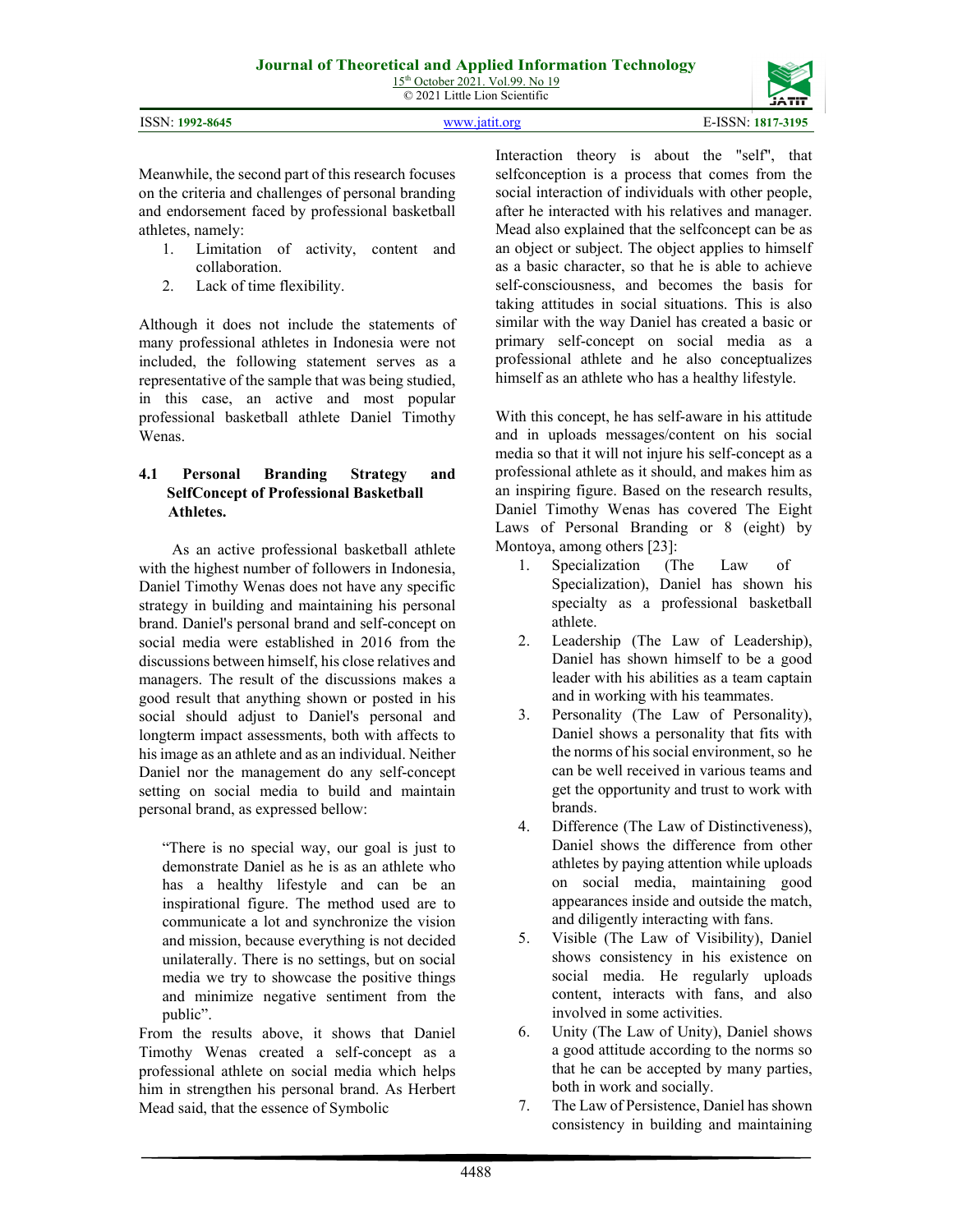|                    |               | <b>JAII</b>                    |
|--------------------|---------------|--------------------------------|
| ISSN:<br>1992-8645 | www istit org | $E$ -ISSN $\cdot$<br>1817-3195 |

his personal branding on social media, as seen from his seriousness since 2016.

8. Good name (The Law of Goodwill), Daniel must show that he is a person who has ethics and professionalism so that he always tries to show positive things to be an inspiration for the next generation.

Ponti, CEO of Stayhoops one of the brands that made Daniel as an ambassador stated [59]:

"Daniel is smart. Daniel knows how to pack himself, knows the series, knows his strengths and weaknesses, and knows what things can be a selling point for him. He knows his portion, sometimes he becomes an influencer, and the other times he maintains his status as an athlete. He knows when to be greedy and the team will follow, and he knows how to maintain his existence. However, there are some things that still need to be improved from Daniel, he must be wiser, must be able to control himself so that he can respond to some unfavorable conditions on social media in a more professional way and not emotional, and also he should uploads more content that can provide education for the public."

## **4.1.1 athletic success**

Success as an athlete is the most important thing to build and maintain the personal brand and self-concept of a professional basketball athlete. According to Bauer et., al. (2005), success is an important element and strength of an athlete's brand [31]. Daniel Timothy Wenas is consistent with his self-concept as a professional basketball athlete and makes the athlete profession a priority. Daniel keeps posting his activities as a professional basketball athlete and also his successes or achievements as an athlete on social media. As Daniel says that:

"Focus and prioritize yourself as an athlete who is consistent, diligent, and strict with training. Off-season is doing self-exercises, training with a personal trainer, or playing with friends. If you get criticism from the public, respond with proof of achievement. This method is proven by being selected as a member of the national team, winning with the national team and teams in the national league, and being nominated for the best player in the national league."

Daniel Timothy Wenas describes his success as an athlete as a self-concept and promotion. Daniel works hard with all the exercises and shows a quality content on social media. This statement is in accordance with the statement of sports branding practitioner, Abdulgani, that says [58]:

"The main reference for an athlete to have good personal branding is achievement, how he looks during the match and outside the competition, such as how the athlete maintains physical condition, exercise, lifestyle, and also other supporting factors such as appearance and how the athlete communicates towards other people."

As stated by McNally & Speak (2009), Daniel Timothy Wenas' personal branding on social media has covered there are 3 (three) main dimensions [21]:

- 1. Competence or Individual Ability, Daniel has shown his ability as a professional figure in the field of basketball by showing impressive achievements and performances.
- 2. Style, Daniel has shown that he is a professional athlete who has a good attitude inside and outside the competition, as seen in his social media posts that show consistency and seriousness in maintaining physical condition, training, lifestyle, and how he can deal with sponsors, brands, as well as his followers so that he has a large following on social media.
- 3. Standard, Daniel determines the standard of his value according to his ability and style in socializing.

## **4.1.2 healthy appearance and lifestyle**

Self-concept as a professional basketball athlete who diligently practices and has a number of achievements makes him considered as a person who has good physical qualities and a healthy lifestyle. And also, the personal branding that has been built and maintained by Daniel and the management through social media is as a professional basketball athlete who has an attractive appearance. By always showcasing personal branding and self-concept as an athlete who looks attractive and has a healthy lifestyle on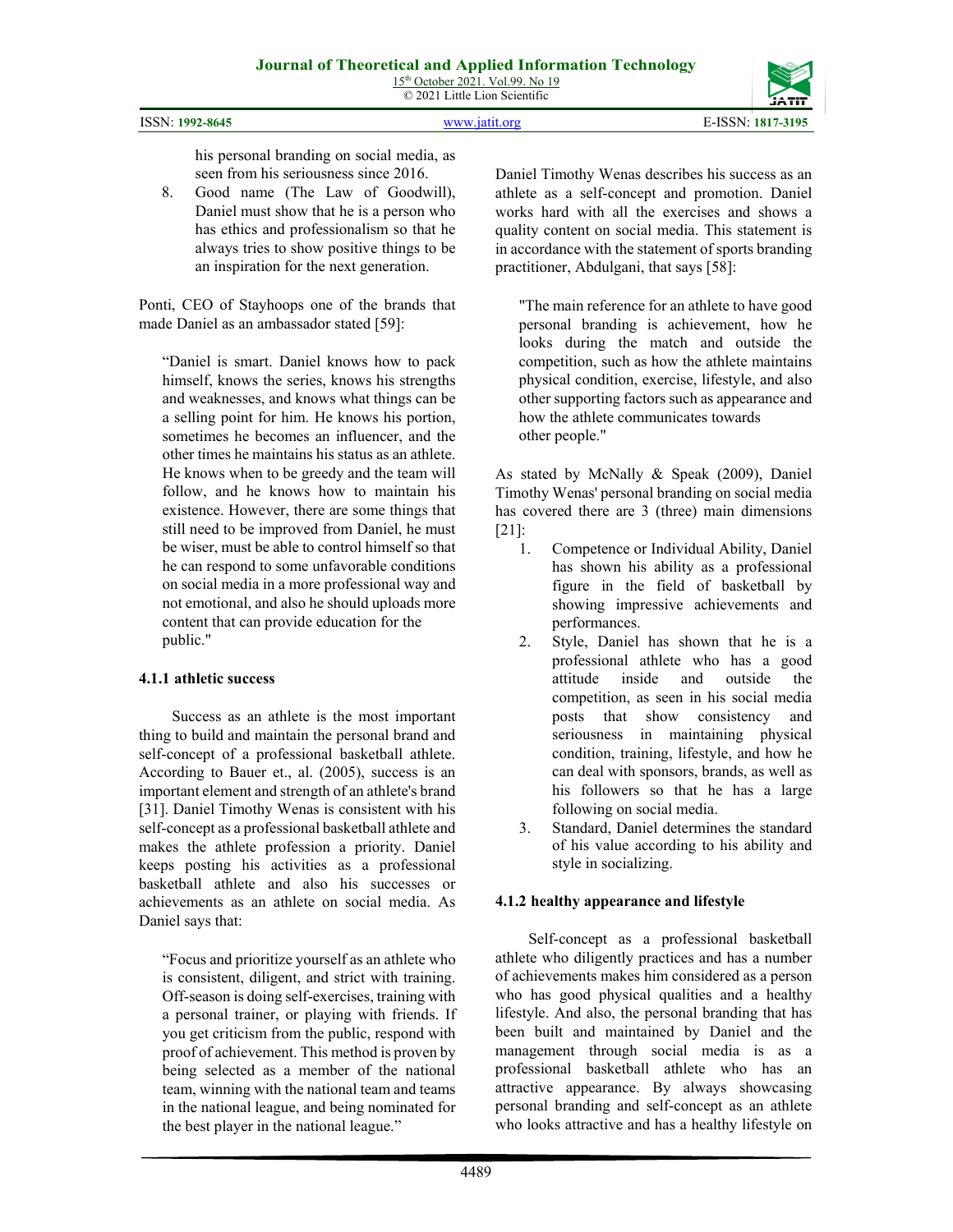| ISSN: 1992-8645 | www.jatit.org | E-ISSN: 1817-3195 |
|-----------------|---------------|-------------------|

social media, Daniel has more value than other athletes in the eyes of brands or companies and the public. As Daniel says:

"Being an athlete who has a healthy lifestyle and can be an inspirational figure. The concept of personal branding is Daniel as a professional basketball athlete who has a healthy lifestyle and has good appearance (manly & cool). This concept is strong and make a good benefit in the offer of cooperation which the activities and products are related to the world of health. There is no concept of celebrity athlete, because the concept of being an athlete has more powerful impact on brands, fans and the public. In addition, the concept that he built is as an individual who is friendly, not arrogant, easy to get along with, and close to fans, the public, and the environment".

## **4.1.3 relationships**

The athlete's relationship with brand or company and public is one of the important factors to help build and maintain the athlete's personal brand. According to Arai et., al. (2014), an athlete's brand can be improved through interaction [32]. This research shows that one of Daniel's personal branding strategies and self-concept is how he communicates or relates to brands or companies as well as the public. Daniel builds and maintains a personal brand and self-concept as an athlete who is friendly, not arrogant, easy to get along with and close to fans, the public, and the environment. From the results of the interview, Daniel said that the strategy in maintaining relationships is in several ways and approaches:

> "Maintaining relationships with the public and fans by showing a great attitude and responding to comments and DMs (direct messages) on social media with a respect. Sometimes doing Q&As. If there are negative comments that do not offend my personal or privacy and only comment on my performance as an athlete, I usually ignored it, and I would instead reply by showing a good attitude and prove them with achievement. Meanwhile, branding strategies and communication to brands or companies are made by managers. The manager plays a role in communication and coordination according to all conditions of both parties, in

a professional manner, and does not interfere with my priority activities or schedule as an athlete".

## As stated by Abdulgani [58]:

"Attitude is the basic. The key to personal branding is attitude. Whether he is very accomplished or handsome, but it is the attitude that determines that person will be famous/popular. By personally not doing negative things, he will be able to have good personal branding."

In determining the strength of a personal branding, there are 3 (three) determining components [21]:

- 1. Distinctive Brand, Daniel shows character as a professional athlete, attractive appearance, and has good communication skills.
- 2. Relevant Brands, Daniel continues to show his existence and keep up with the times and desires/demands, so that he continues to be relevant to the brand and the public.
- 3. Consistent Brands, Daniel manages social media regularly and consistently, as shown by his seriousness in having an independent management team.

Ponti considers that Daniel is a professional athlete who has more value than other athletes. Ponti also states that [59]:

"Apart from his achievements and abilities as an athlete, Daniel has communication skills that other athletes do not have. Daniel knows how to maintain his existence, how to see opportunities from pro/con conditions on social media, and how to maintain relationships with relatives on social media. For example, he always congratulates, provides support, replies to comments, interacts with followers, and provides motivation. This makes him have more value and become a positive person who can provide motivation for the basketball community.

## **4.2 Personal Branding and Endorsement Criteria and Challenges Faced by Professional Basketball Athletes**

According to Shimp (2007), Celebrity Endorser is an actor or artist, entertainer or athlete who is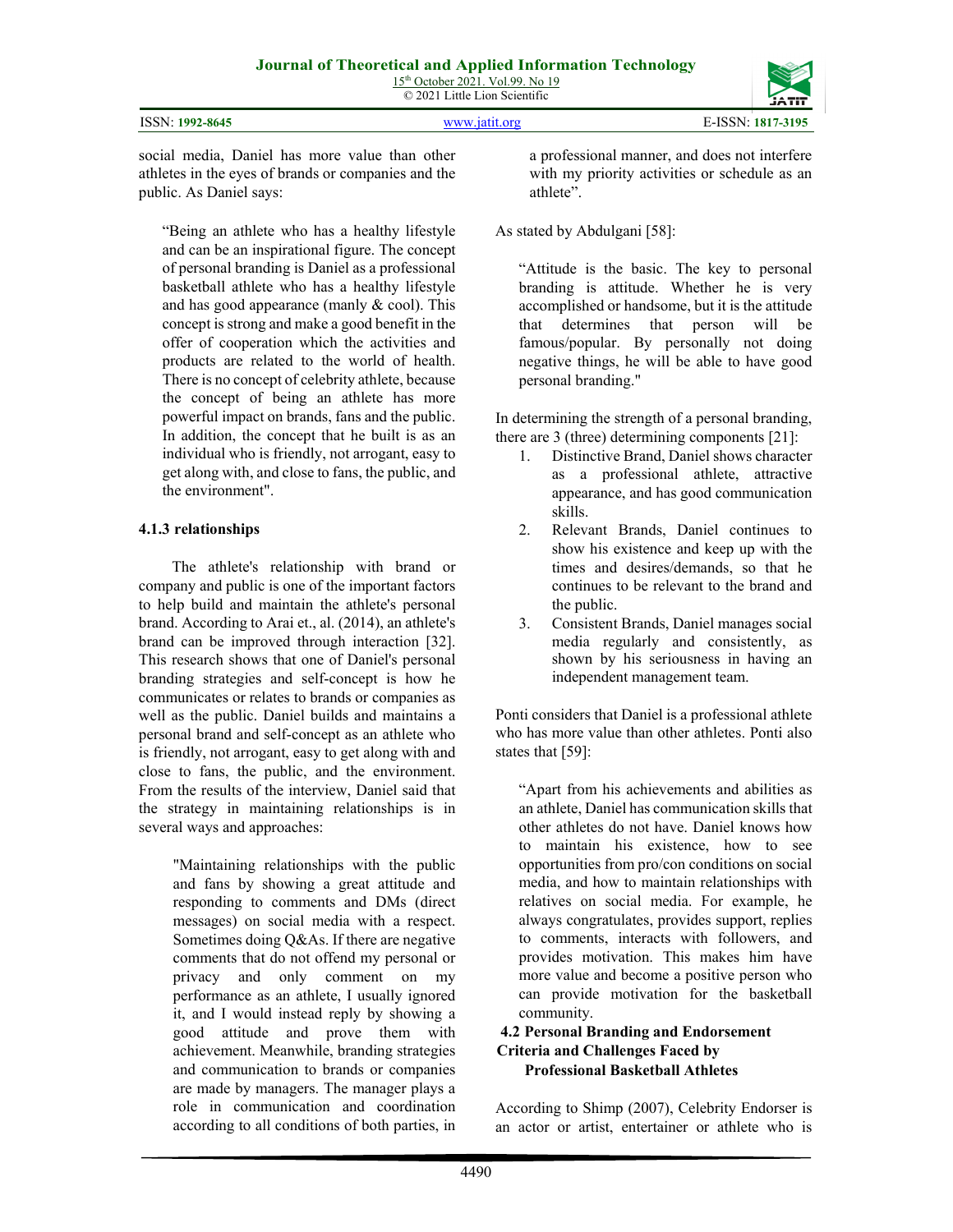

4491

norms, personal brand becomes more concern to anykind of activity and self-presentation by considering several values. This is a challenge for athletes in activities, content and collaboration. Daniel have to show positive activities on his social media, those activities must not injure his personal brand and self-concept as an athlete. The content and type of collaboration that Daniel does must be considered carefully before being executed as Daniel says:

"I understand what is good and what is not good for publication. Maybe it means as a limitation to the brands/companies that will cooperate. Minimizing 18+ category brands/companies, I will discuss first, considering the impact on my image as an athlete. If I accept 18+ brands/companies to cooperate, we will mention more about the name of the event/campaign instead of the brand name, then the content will also show activities that are not product use or promotion. And for content as an athlete, the limitation is to minimize uploading content on social media when the competition is running, especially on weekends and when the team is not in a good

(lose) to avoid negative public comments".

## **4.2.2 lack of time flexibility**

Making personal brand and self-concept as an athlete, all activities related to basketball (practice & competition) becomes a priority for Daniel and the management. So this becomes a challenge in doing endorsements or collaborations. As Daniel's manager says:

"So far, the difficulty is more about time: time management, uploading or drafting content that shouldn't interfere the practice hours, so there must be extra coordination with brands/companies and Daniel. Another difficulty is because the production of content/draft is not on the spot, but it is prepared before the upload schedule, so sometimes there are revisions".

The results of the interview show that to have a personal branding as a good professional athlete, Daniel timothy Wenas must adjust his self-concept and strategy according to the characteristics of social media, which are as expressed by Mayfield, namely [26]:

known for his success in their own field to support an advertised product. Ponti stated that Daniel Timothy Wenas has covered 5 dimensions as an endorser revealed by Shimp, that are [25]:

"Daniel is an athlete who has credibility with his consistency and commitment as a professional athlete and his appearance in public. Then he also showed that he had more skills in communication than other athletes, he was able to maintain his existence and relationship with his relatives and followers. Daniel is an attractive athlete, has a good physique (face and posture), and is able to package himself so that he has an attractive appearance. He also has a good attitude inside and outside the competition, and knows what the public and brands want by knowing his strengths and weaknesses and keeping up with the times, as seen from his up-to-date uploads."

For professional basketball athletes, the use of social media and collaboration has criteria and has its own challenges which can affect their personal branding. For profesional basketball athlete Daniel Timothy Wenas, the criteria for using social media that are the same as his personal branding. It is about how he shows himself through his posts. As Daniel says:

"The quality of the content must be good, there must not be blur image or low resolution. For cooperation endorsements, follow the brand/company brief. Content upload adjustments are made on Thursday, Friday, Saturday, Sunday and at 6-9 pm. The content is strived to be accepted by all people and ages (casual). Production of content for feeds is through the drafting process and not on the spot".

From the interviews, it was found that there were challenges faced by Daniel and management in building and maintaining personal branding and endorsement on social media. These challenges are the limitations of activities, content, collaboration, and lack of time flexibility.

### **4.2.1 limitation of activity, self-presentation, and cooperation**

As a professional basketball athlete and also as an Asian who highly upholds the values of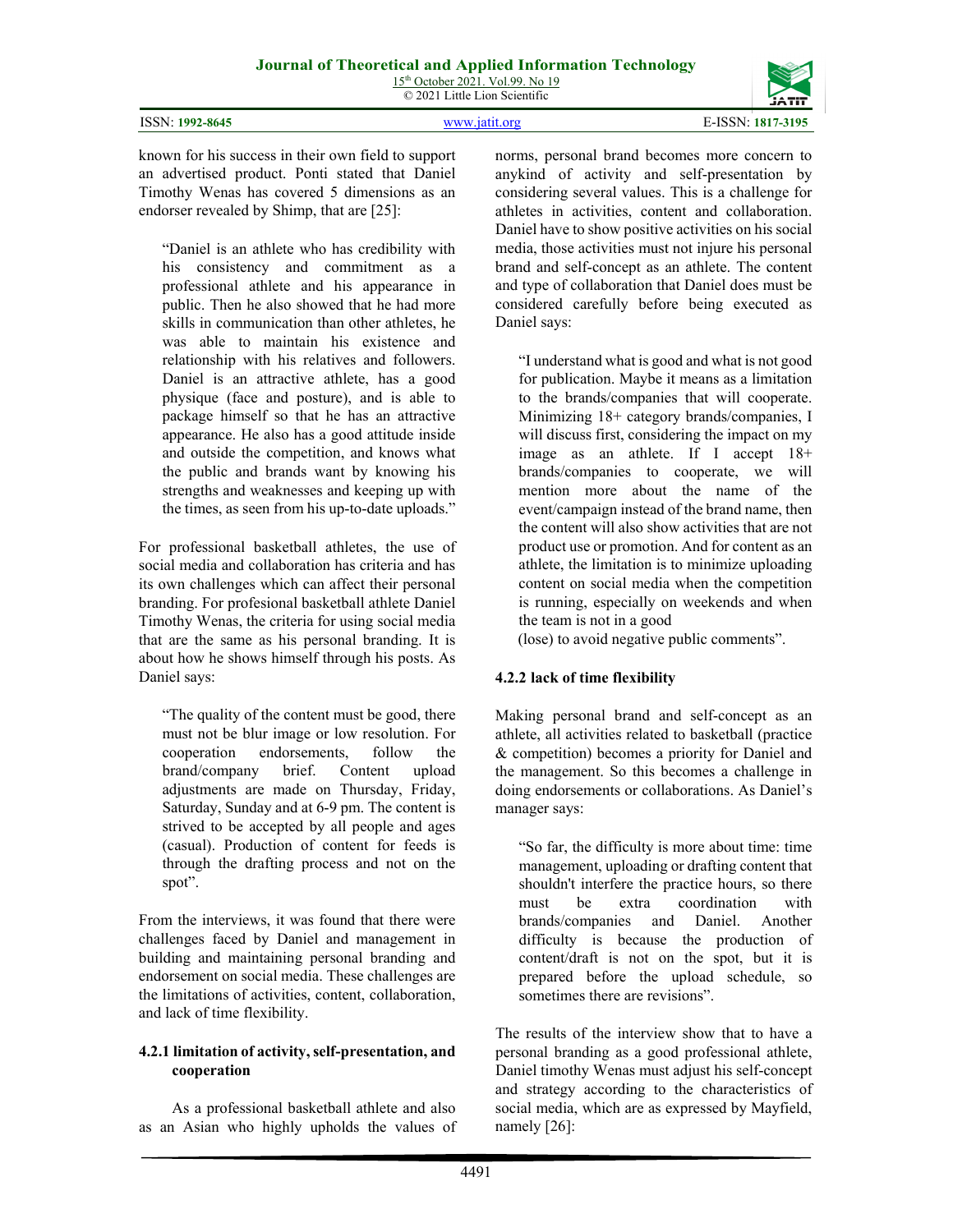15<sup>th</sup> October 2021. Vol.99. No 19 © 2021 Little Lion Scientific



- 1. Participation, Daniel shows that he is an athlete who upholds professionalism and responds according to his values and awareness according to his conditions and priorities as an athlete. This leads to activity limitations, self-presentation, and other challenges.
- 2. Transparency, Daniel understands that all uploads that he shares must be transparent, do not have an element of manipulation and will become public consumption, so he must choose and set boundaries in collaboration, he must not injure himself as an athlete.
- 3. Conversation, the interaction that occurs is two-way, so he tends to be active on social media and able to divide his time.
- 4. Community, Daniel must also know the values, priorities, and points of his uploads, so that the community or group can understand and accept him. Moreover, he wants to be a person who can inspire, he must package all his uploads into something positive.
- 5. Interconnected, Daniel must be able to divide his time and determine priorities so that he can continue to maintain his existence and be more actively connected with his public/audience.

## **5. CONCLUSIONS**

The current study show an insight of pro basketball athlete and manager perceptions, also brand, industry, and fan perspective of social media use as a personal branding tool and the ways it should be utilized by the athlete and what kind of criteria's of athlete personal branding that brand, industry and fan are admired. Results revealed several significant theme to discuss, including lack of social media and personal branding strategy and limitation of activity. The researchers believe these findings will fill the existing research gap and contribute to the research of elite athlete of any sports personal branding via social media, which currently is not sufficiently studied.

lack of social media and personal branding strategy

One of the interesting findings from this study was that the pro basketball athlete and manager claimed that they did not have any specific of social media strategy for personal branding while his social media activities and behaviours were carried out to represent athletic identities and authentic personalities, but only utilized social media to push his self-concept and concept as an athlete. But in other perspectives (brand and sports branding expert), they claimed that this pro basketball athlete personal branding on social media is not purely success by his selfpresentation and concept efforts but it helped by his social environment which surrounded by popular figures. This finding should be alarming for athletes, manager, and any related parties who's support athlete career the lack of knowledge of personal branding via social media may be derived from the fact that they are not educated enough about social media, especially focusing on positive aspects of social media. Some may argue that athlete will benefit from personal branding and selfpresentation behaviours, even if these behaviours may be unconscious and non-strategic [53]. Nevertheless, the literature suggests that using fully developed social media strategies is more likely to leas to success for athletes building salient personal brands online For example, Geurin (2017) found that elite female athletes did not employ any formal strategy aimed at achieving their goals through social media, and the study called for developing more effective social media training for athletes [54].

## **6. LIMITATION OF ACTIVITY**

The last notable finding from this study is the limitation of activity that pro basketball athlete met in order to have a business relationship or collaboration, they stuck with the concerns about the potential negative consequences of other brand image can affect their image while in fact they need to expand opportunities. One potential explanation for these substantial concerns might be drawn from more severe consequences of social media misuses for pro basketball athlete compared to the other public figures receive. For instance, other public figure are fined for having a business or collaboration with unhealthy and/or uncommon/adult/18+ products/brands on social media. Unlike an elite athletes face much more serious consequences for an inappropriate business or collaboration with that kind of products/brands on social media, such as being a bad figure for young generation, harm the community and athlete image being dismissed from the team, or extremely get fined by the league for breaking the rules.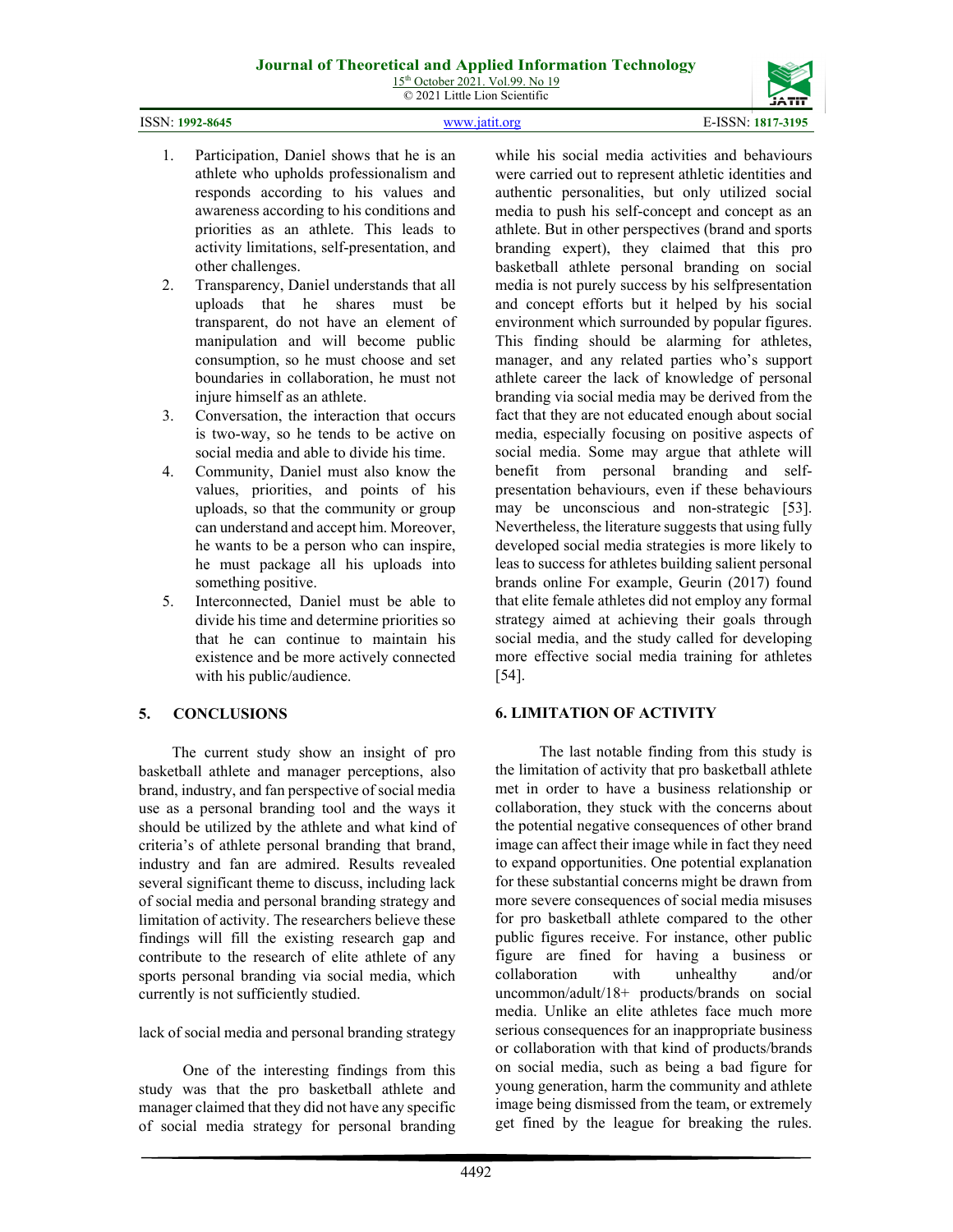#### ISSN: **1992-8645** [www.jatit.org](http://www.jatit.org/) E-ISSN: **1817-3195**



Previous research found that social media training, education, and policies tent to highlight the negative aspects of social media and predominantly contain restrictive elements that discourage athletes from promoting their social media and business or collaborations with brands [55]. While this study did not delve into the educational influences on elite athlete limitation activity and negative concerns, future research should examine how an elite athlete perceive the current social media education, policies and business relationship set by institutions.

From the practical standpoint, the current study offers useful insights into the field that could be utilized in the future. Considering the findings that a pro basketball athlete and manager claimed have no specific social media strategy for personal branding and showed extensive challenge of social media and business relationships that need to be refines and ameliorated. Practitioners, such as manager, club, administrators, advisor, staff, and maybe the league, should develop and provide more effective and inclusive social media education programs and policies that cover both the potential benefits and drawbacks of social media use [55].

The results of the research indicate that as a pro basketball athlete, it is important to know your own strengths and weaknesses, and also to understand the values and norms in order to build and maintain the right personal brand and selfconcept and minimize negative sentiments from public. Personal brand and self-concept as an athlete is something that is strong and has great value, thus it should be improved and should show the athletic success or achievements, because the

#### **REFERENCES**

- [1] Urbanova, Marketa and Slind, Thea. *Successful Personal Branding on Social Media: Creating and Building a Personal Brandi Via Content on YouTube*. 2016.
- [2] *Marketization and The Recasting of The Professional Self: The Rhetoric and Ethnics of Personal Branding.* Lair, D J, Sullivan, K and Cheney, G. 3, 2005, Management Communication Quarterly, Vol. 18, pp. 307343.
- [3] Tumewu, Becky and Parengkuan. *Personal Brand-Inc.* Jakarta : PT Gramedia Pustaka Utama, 2014.

first element that makes an athlete known is their success as an athlete, not as a celebrity and their physical appearances. To achieve this success, athletes make everything related to sports as priority, which means that all of activity outside of it should not interfere, and therefore an extra coordination is necessary. The ideal personal brand and self-concept for a pro basketball athlete is to become an inspiration, demonstrate a healthy lifestyle, look attractive, and have good relationship skills. To avoid public sentiments against an athlete on social media, it is necessary to choose the right time in uploading contents, avoid uploading contents when the competition (league) is running, especially when the individual's and the team's performance is not in a good condition, and to minimize collaborating with brands or companies that could injure an athlete's image or reputation, such as a category 18+ brand or company. Not only have athletic success or achievements, but an athlete should also be able to have and maintain good relationships and communications with all parties that can help their growth both as an individual and as an athlete. This study shown that a relationship style or approach that is open and reciprocal, build by interacting and reply to comments on social media, reply to DMs (direct messages), doing Q&As, reply messages to brands or companies, and maintaining good relationships with all parties without distinctions between one to another can serve as a pathway for an athlete to build a strong personal branding.

- [4] *Personal Branding Rachel Goddard Sebagai Beauty Travel dan Parody Vlogger.*  Tumakaka, Natasha Putri, Dida, Susanne and Prastowo, FX Ari Agung. 2019, Jurnal Ilmu Komunikasi Acta Diurna.
- [5] *An Inspiring Resource for Developing Personal Branding Phenomena.* Khedher, M. 1, s.l. : Westburn Publishers, Marketing Review, Vol. 15, pp. 117-131.
- [6] *From Cattle and Coke to Charlie: Meeting The Challenge of Self-Marketing and Personal Branding.* Shepher, Ifan D.H. 5/6, s.l. : Westburn Publishers, Journal of Markering Management, Vol. 21, pp. 589606.
- [7] *Online Personal Branding: Processes, Challenges, and Implications.* Labrecque,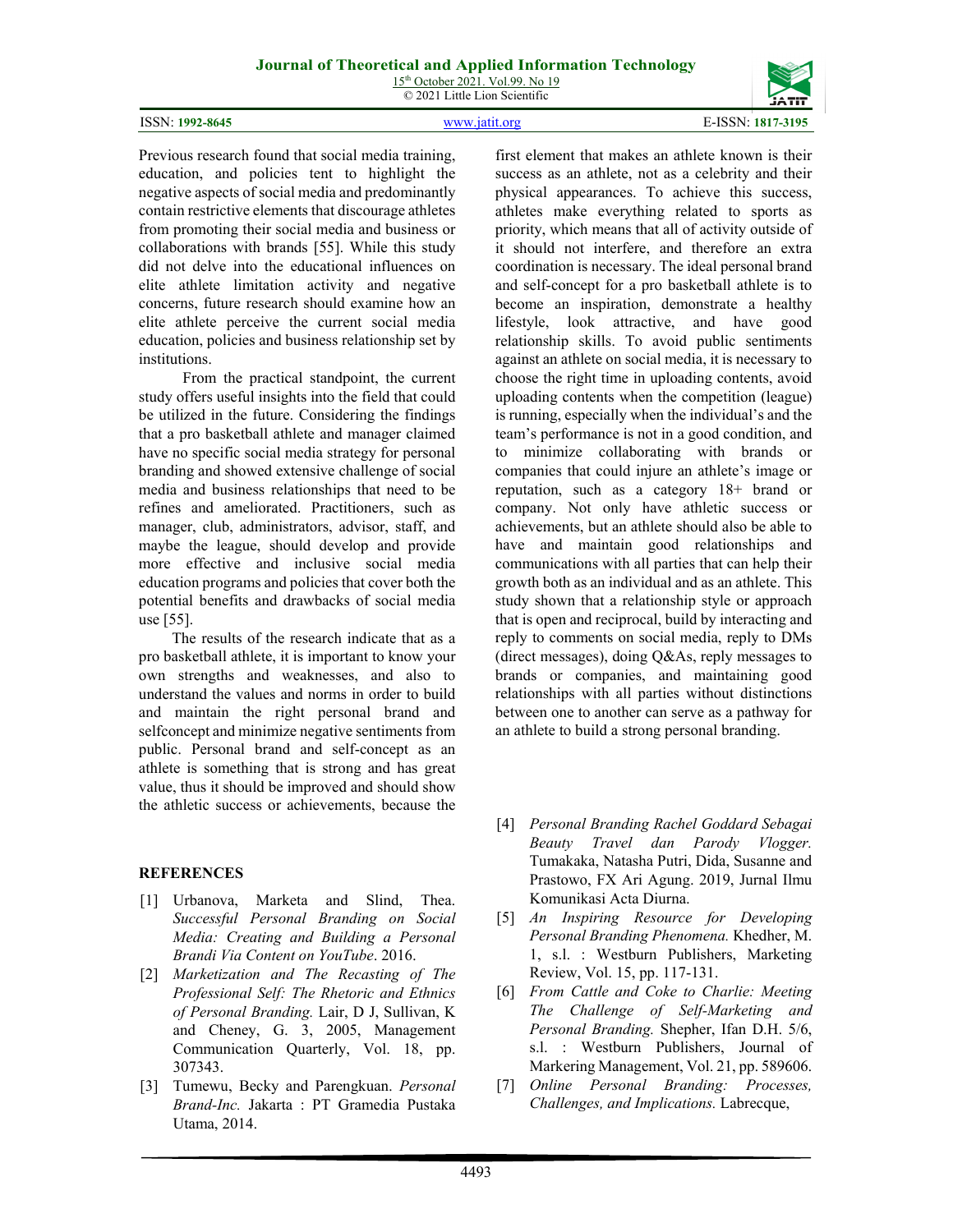

ISSN: **1992-8645** [www.jatit.org](http://www.jatit.org/) E-ISSN: **1817-3195**

Lauren, Markos, Ereni and Milne, George. 1, Journal of Interactive Marketing, Vol. 25, pp. 37-50.

- [8] *Social Media Celebrities As Influencers in Brand Communication: An Empirical Study on Influencer Content, Its Advertising Relevance and Audience Expectations.* Kolo, et al. 3, s.l. : Henry Stewart Publications, 2018, Journal of Digital & Social Media Marketing, Vol. 6, pp. 273-282.
- [9] *Personal Branding An Answer To Employalibility - A Conceptual Needbase Analysis.* Gujarathi, Dr Rutu and Kulkarni, Shubhada Mohan. 10, s.l. : UGC Care, 2018, Vol. 7.
- [10] *The Future is Micro: How To Build An Effective Micro Influencer Programme.*  Alampi, Amanda. 3, s.l. : Henry Stewart Publications, 2019, Journal of Digital & Social Media Marketing, Vol. 7, pp. 203-208.
- [11] *The Importance of Personal Branding in Social Media: Educating Students to Create and Manage their Personal Brand.* Johnson, Katryna M. 1, 2017, International Journal of Education and Social Science, Vol. 4, pp. 2127.
- [12] *Communicating via Photographs: A Gendered Analysis of Olympics Athletes Visual Self-Presentation on Instagram.*  Geurin-Eagleman, A N and Burch, L M. 2016, Sport Management Review 19(2), pp. 133-145.
- [13] Bauer, Martin W, Pansegrau, Petra and Shukla, Rajesh. *The Cultural Authority of Science: Comparing Across Europe, Asia, Africa, and The Americas.* s.l. : Routledge, 2018.
- [14] *The Promotion and Presentation of The Self: Celebrity as Marker of Presentational Media.*  Marshall, P D. 1, 2010, Celebrity Studies, Vol. 1, pp. 35-48.
- [15] Movanita, Ambaranie Nadia Kemala. Kompas.com. [Online] June 17, 2019. [https://money.kompas.com/read/2019/06/17/](https://money.kompas.com/read/2019/06/17/181700426/industri-olahraga-potensial-dikembangkan-di-indonesia?page=all)  [181700426/industri-olahraga](https://money.kompas.com/read/2019/06/17/181700426/industri-olahraga-potensial-dikembangkan-di-indonesia?page=all)[potensialdikembangkan-di](https://money.kompas.com/read/2019/06/17/181700426/industri-olahraga-potensial-dikembangkan-di-indonesia?page=all)[indonesia?page=all.](https://money.kompas.com/read/2019/06/17/181700426/industri-olahraga-potensial-dikembangkan-di-indonesia?page=all)
- [16] Karlsson, Jere. *Sponsorships and Brand Ambassadors as a Marketing Tool.* 2018.
- [17] Badenhausen, K. Cristiano Ronaldo Produced Nearly S1 Billion In Value For Sponsors On Social Media. *Forbes.* [Online] 2017.

https://www.forbes.com/sites/kurtbadenhaus en/2017/06/15/cristiano ronaldoproducesnearly-1-billion-in-value-forsponsors-onsocial-media-thisyear/#3db3576557df.

- [18] *Symbolic Interactionism, The Sage Handbook of Process Organization Studies.* Dionysiou, D. s.l. : SAGE, pp. 144-159.
- [19] Soeprapto, Riyadi. *Interaksi Simbolik, Perspektif Sosiologi Modern.* Yogyakarta : Averrpes Press dan Pustaka Pelajar, 2002.
- [20] Ahmadi, D. *Interaksi Simbolik: Suata Pengatar.* s.l. : MediaTor, 2008. pp. 301-313. Vol. 9.
- [21] *A Scale for CEO Personal Brand Measurement.* Chen, Hai Ming and Chung, Hsin Mei. 2, June 2017, South African Journal of Business Management, Vol. 48, pp. 23-32.
- [22] *Personal Branding Digital Natives di Era Komunikasi Media Baru (Analisis Personal Branding di Media Sosial Instagram).* Salam, O D. 1, 2020, Business Economic, Communication, and Social Sciences (BECOSS) Journal, Vol. 2, pp. 19-30.
- [23] Montoya, Peter and Vandehey, Tim. *The Personal Branding Phenomenon: Realize Greater Influence, Explosive.* s.l. : CreateSpace , 2002.
- [24] *Celebrity Endorsement as One of Nowdays Major Ways to Influence Consumer Buying Behaviour.* Poghosyan, Anna. April 2015, European Scientific Journal, pp. 30-38.
- [25] *Celebrity Endorsement Strategy.* Raluca, Chiosa Ana. 3, 2012, Annals of the Constantin Brancusi, Economy Series, pp. 75-79.
- [26] Mayfield, Antony. *What Is Social Media?*  s.l. : icrossing, 2008.
- [27] *Brand Crisis Communication Through Social Media.* Wang, Yang. 1, s.l. : Emerald, 2016, Corporate Communications An International Journal, Vol. 21, pp. 56-72.
- [28] Tim Pusat Humas Kementerian Perdagangan RI. *Panduan Optimalisasi Media Sosial Untuk Kementerian Perdagangan RI.* Jakarta : s.n., 2014.
- [29] Sugiyono. *Metode Penelitian Kuantitatif, Kualitatif, dan R&D.* Bandung : Alfabeta, 2016.
- [30] Suwendra, I Wayan. *Metodologi Penelitian Kualitatif Dalam Ilmu Sosial, Pendidikan,*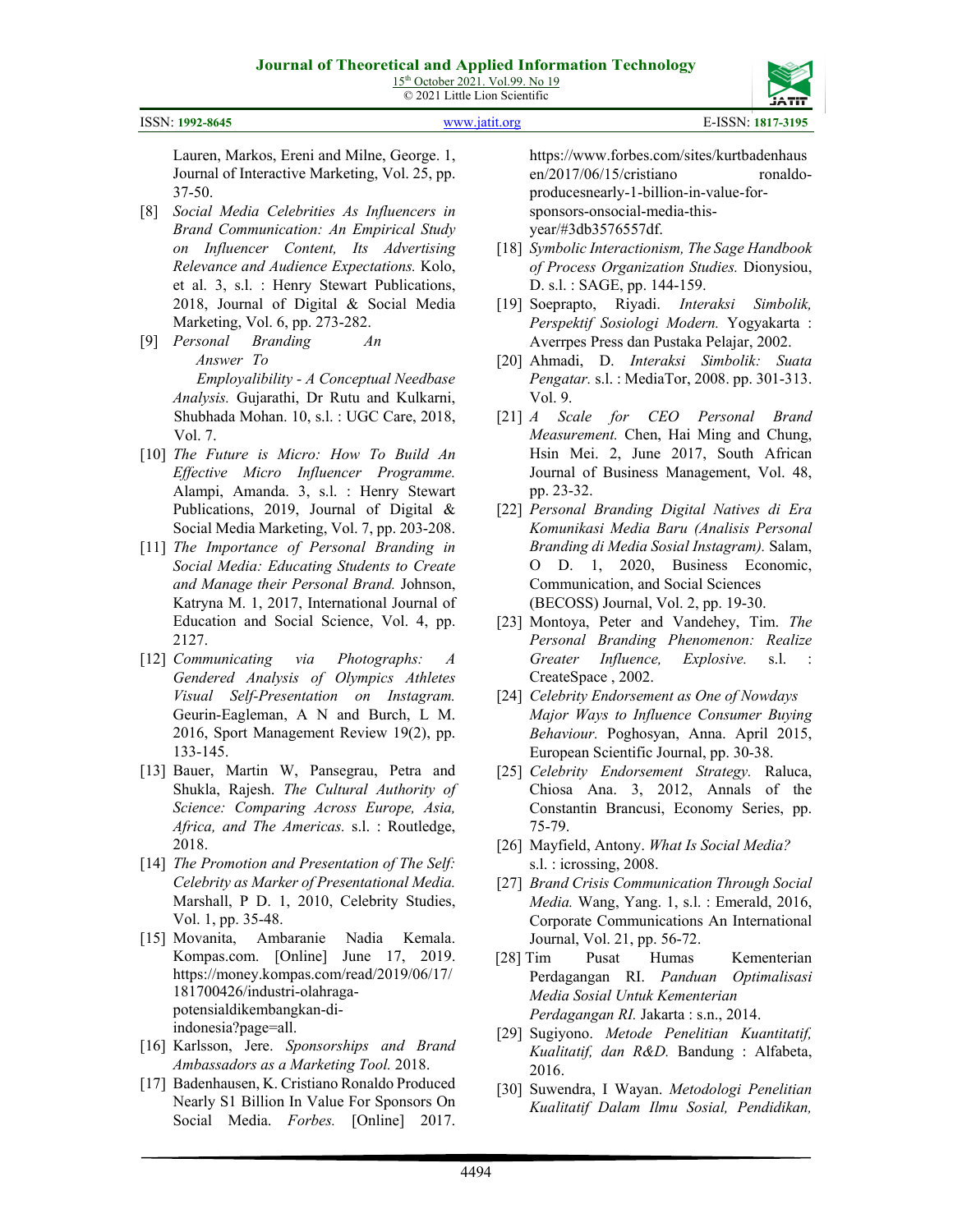ISSN: **1992-8645** [www.jatit.org](http://www.jatit.org/) E-ISSN: **1817-3195**

*Kebudayaan dan Keagamaan.* s.l. : Nila Cakra, 2018.

- [31] *Customer-based Brand Equity in The Team Sport Industry: Operationalization and Impact on The Economic Success of Sport Teams.* Bauer, Hans H, Sauer, Nicola E. Stokburger and Schmitt, Philipp. 5/6, s.l. : Emerald, 2005, European Journal of Marketing, Vol. 39, pp. 496-513.
- [32] *Branding Athletes: Exploration and Conceptualization of Athlete Brand Image.*  Arai, A. 2013, Sport Management Review.
- [33] Putri, A D and Yunita, D. *Pengaruh Media Sosial Melalui Celebrity Endorsement dan Word of Mouth Terhadap Brand Trust Serta Dampaknya Pada Keputusan Pembelian Produk Online Shop Fashion Hijab di Instagram.* Jakarta : Bina Nusantara University, 2018.
- [34] Littlejohn, S W and Foss, K A. *Encyclopedia of Communication Theory: Interpersonal Communications Theories.* Thousan Oaks, CA : SAGE, 2009. pp. 546551.
- [35] DeVito, J A. *The Interpersonal Communication Book.* s.l. : Pearson, 2013.
- [36] *Digital-branding and social-media strategies for professional athletes, sports teams, and leagues: An interview with Digital Royalty's Amy Martin.* Ballouli, K and Hutchison, M. 2010, International Journal of Sport Communication, pp. 395-401.
- [37] Crewell, J W. *Qualitative Inquiry and Research Design: Choosing Among Five Approaches.* s.l. : SAGE, 2012.
- [38] Goffman, E. The Presentation of Self in Everyday Life. London : Harmondsworth, 1978, p. 56.
- [39] *The Impact of Social Networks in The Development of A Personal Sports Brand.*  Green, M R. 3, 2016, Sport, Business and Management: An International Journal, Vol. 6, pp. 274-294.
- [40] *Marketization and The Recasting of The Professional Self: The Rhetoric and Ethnics of Personal Branding.* Lair, D J, Sullivan, K and Cheney, G. 3, 2005, Management Communication Quarterly, Vol. 18, pp. 307343.
- [41] *Im Going To Instagram It! An Analysis of Athlete Self Presentation on Instagram.*  Smith, L R and Sanderson, J. 2, 2015, Journal

of Broadcasting & Electronic Media, Vol. 59, pp. 342-358.

- [42] Putri, E Y. *Kaitan Self Concept dan Pembentukan Personal Branding Melalui Instagram (Studi Kasus: Riana, Bizzare Ilusionist).* Jakarta, Indonesia : s.n., 2018.
- [43] *Personal Branding Laudya Cynthia Bella Melalui Instagram (Studi Deskriptif Kualitatif Pada Akun Instagram @BandungMakuta).* Soraya, I. 2, 2017, Jurnal Komunikasi, Vol. 8.
- [44] *Analisis Strategi Personal Branding Melalui Media Sosial Instagram.* Agustina, K, Purnama, H and Abdurrahman, M S. 1, 2017, E-Proceeding of Management, Vol. 4, pp. 4- 5.
- [45] Andoko, D. *Analisis Strategi Personal Branding Seniman Musik Klasik Indonesia (Studi Kasus Terhadap Pianis Ananda Sukarlan).* s.l. : Doctoral Dissertation, Universitas Pelita Harapan, 2019.
- [46] *Urban Youngster Personal Branding Through Instagram.* Mukhlisiana, L. 7, 2019, International Journal of Multicultural and Multireligious Understanding, Vol. 6, pp. 54- 57.
- [47] *Personal Branding Selebram Balita Tatan (@Jrsugianto) di Sosial Media Instagram.*  Tandean, K A. 2, 2018, Agora, Vol. 6.
- [48] *Personal Branding on Instagram: An Examination of Iranian Professional Athletes.* Sharifzadeh, Z, Brison, N and Bennett, G. s.l. : Texas A & M University, 2019, Sport Marketing Association Conference (SMA XVII).
- [49] Natalia, D. Pengaruh Promosi Melalui Kegiatan Endorsement Terhadap Keputusan Pembelian Secara Online Pada Mahasiswa Universitas Bina Nusantara Jakarta. Jakarta : Bina Nusantara University, 2017.
- [50] Bachtiar, Wardi. *Sosiologi Klasik.* Bandung : Remaja Rosdakarya, 2006.
- [51] *The Dynamic Identity: Analysis of Gender Identity in Breakfast on Pluto By Patrick McCabe.* Ayuningtyas, Paramita. 1, 2011, Journal Lingua Cultura, Vol. 5, pp. 37-46.
- [52] Rutherford, J. *Identity: Community, Culture, Difference.* London : Lawrence and Wishart, 1990.
- [53] Park, J., Williams, A., & Son, S. (2020, March). Social Media as a Personal Branding Tool: A Qualitative Study of Student-Athletes' Perceptions and